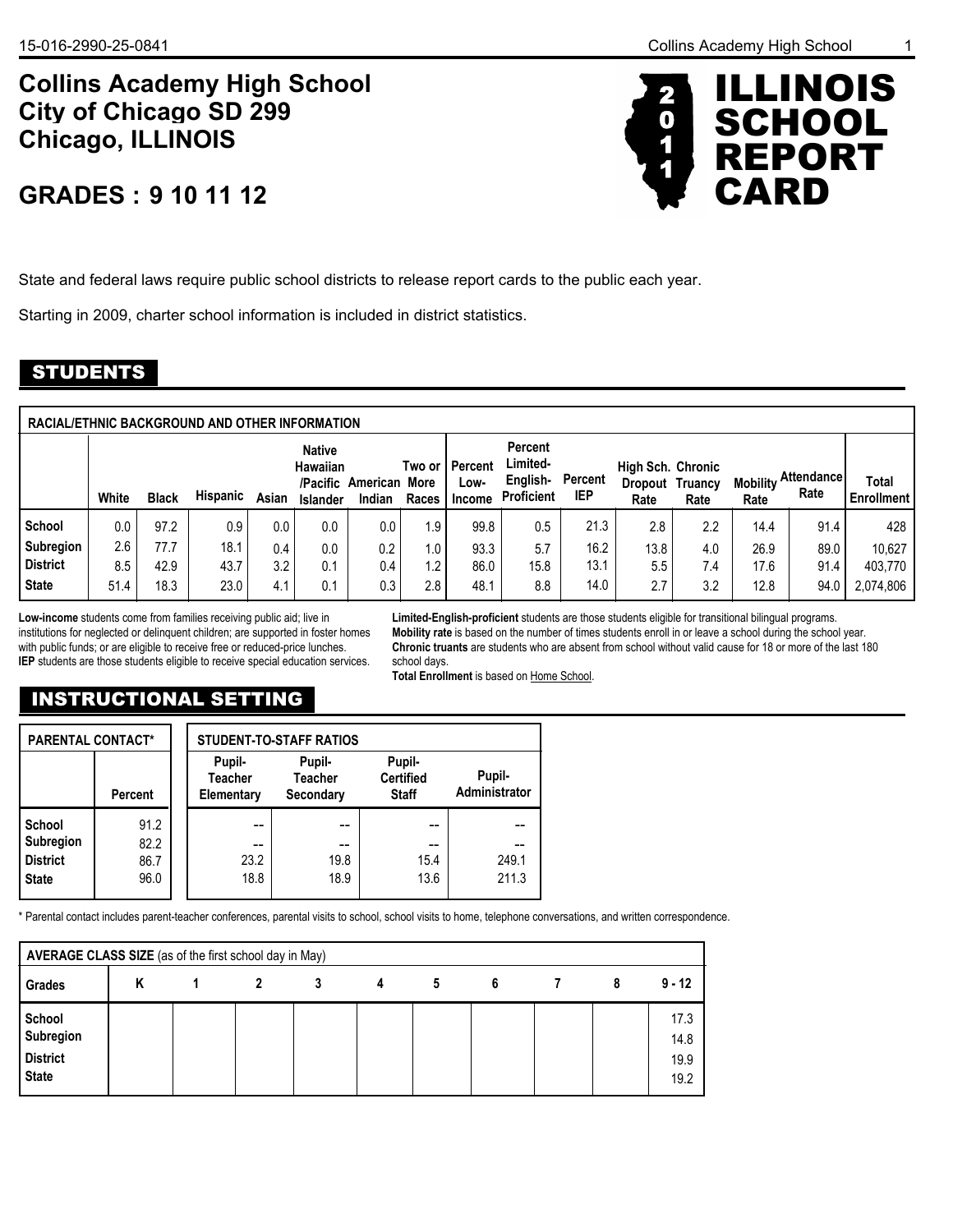**State District** **Total**

**Male Female Number**

|  | <b>TEACHER INFORMATION (Full-Time Equivalents)</b> |              |                 |       |                                                   |                    |                         |                |      |
|--|----------------------------------------------------|--------------|-----------------|-------|---------------------------------------------------|--------------------|-------------------------|----------------|------|
|  | White                                              | <b>Black</b> | <b>Hispanic</b> | Asian | <b>Native</b><br>Hawaiian/<br>Pacific<br>islander | American<br>Indian | Two or<br>More<br>Races | <b>Unknown</b> | Male |
|  |                                                    |              |                 |       |                                                   |                    |                         |                |      |

42.4 | 19.5 | 14.2 | 3.3 | 0.1 | 0.2 | 1.8 | 18.6 | 23.7 | 76.3 | 22,257 82.4 6.1 5.0 1.2 0.1 0.1 0.7 4.3 23.1 76.9 128,262

 $0.1$  0.1 0.7

0.1

1.8

18.6 4.3

#### **TEACHER INFORMATION** ( Continued )

|                 | Average<br><b>Teaching</b><br><b>Experience</b><br>(Years) | $%$ of<br><b>Teachers</b><br>with<br>Bachelor's<br><b>Degrees</b> | $%$ of<br><b>Teachers</b><br>with<br>Master's<br>& Above | $%$ of<br><b>Teachers with</b><br><b>Emergency or</b><br>Provisional<br><b>Credentials</b> | $%$ of<br><b>Classes Not</b><br>Taught by<br><b>Highly Qualified</b><br><b>Teachers</b> |
|-----------------|------------------------------------------------------------|-------------------------------------------------------------------|----------------------------------------------------------|--------------------------------------------------------------------------------------------|-----------------------------------------------------------------------------------------|
| School          |                                                            |                                                                   |                                                          | 0.0                                                                                        | 0.0                                                                                     |
| Subregion       | --                                                         | --                                                                | --                                                       | 2.1                                                                                        | 7.1                                                                                     |
| <b>District</b> | 13.7                                                       | 36.6                                                              | 63.2                                                     | 1.3                                                                                        | 5.2                                                                                     |
| <b>State</b>    | 13.2                                                       | 39.5                                                              | 60.4                                                     | 0.6                                                                                        | 0.8                                                                                     |

**Some teacher/administrator data are not collected at the school level.**

## SCHOOL DISTRICT FINANCES



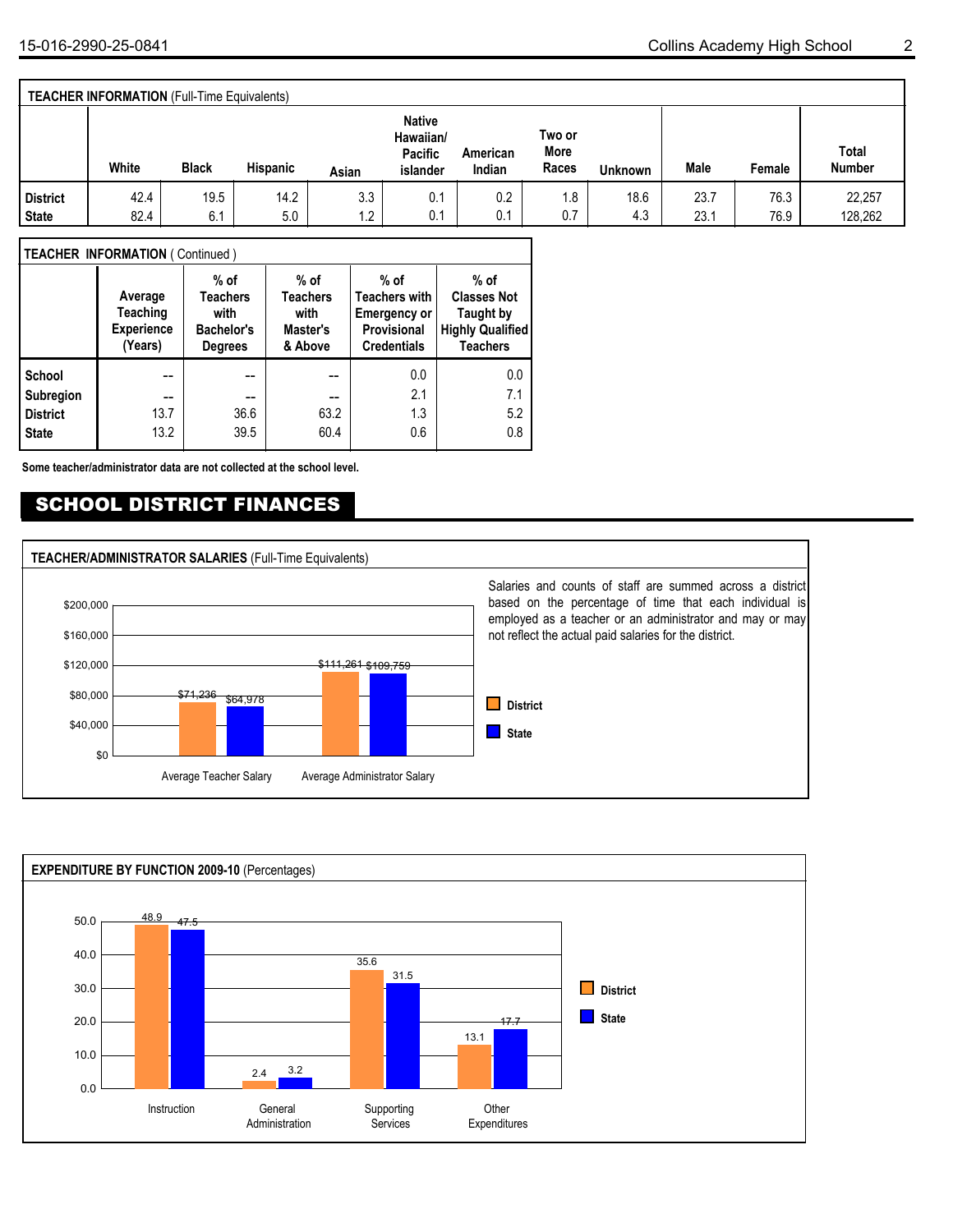| <b>REVENUE BY SOURCE 2009-10</b> |                 |            |         | <b>EXPENDITURE BY FUND 2009-10</b>  |                 |            |         |
|----------------------------------|-----------------|------------|---------|-------------------------------------|-----------------|------------|---------|
|                                  | <b>District</b> | District % | State % |                                     | <b>District</b> | District % | State % |
| <b>Local Property Taxes</b>      | \$2,123,524,306 | 40.9       | 58.9    | <b>Education</b>                    | \$4,716,929,602 | 80.5       | 72.9    |
|                                  |                 |            |         | <b>Operations &amp; Maintenance</b> | \$0             | 0.0        | 6.0     |
| <b>Other Local Funding</b>       | \$397,511,113   | 7.7        | 6.4     | <b>Transportation</b>               | \$0             | 0.0        | 3.8     |
|                                  |                 |            |         | <b>Debt Service</b>                 | \$383,887,344   | 6.6        | 7.2     |
| <b>General State Aid</b>         | \$1,001,777,243 | 19.3       | 14.9    | <b>Tort</b>                         | \$75,004,040    | 1.3        | 1.2     |
|                                  |                 |            |         | Municipal Retirement/               |                 |            |         |
| <b>Other State Funding</b>       | \$512,747,269   | 9.9        | 7.5     | <b>Social Security</b>              | \$0             | 0.0        | 1.9     |
|                                  |                 |            |         | <b>Fire Prevention &amp; Safety</b> | \$0             | 0.0        | 0.7     |
| <b>Federal Funding</b>           | \$1,155,340,249 | 22.3       | 12.4    | <b>Site &amp; Construction/</b>     |                 |            |         |
|                                  |                 |            |         | <b>Capital Improvement</b>          | \$682,845,597   | 11.7       | 6.4     |
| <b>TOTAL</b>                     | \$5,190,900,180 |            |         | <b>TOTAL</b>                        | \$5,858,666,583 |            |         |

## **OTHER FINANCIAL INDICATORS**

|                 | 2008 Equalized<br><b>Assessed Valuation</b> | 2008 Total School<br>Tax Rate | 2009-10 Instructional<br>Expenditure | 2009-10 Operating<br><b>Expenditure</b> |
|-----------------|---------------------------------------------|-------------------------------|--------------------------------------|-----------------------------------------|
|                 | per Pupil                                   | per \$100                     | per Pupil                            | per Pupil                               |
| <b>District</b> | \$224,634                                   | 2.47                          | \$7,946                              | \$13,078                                |
| State           | $***$                                       | $***$                         | \$6,773                              | \$11,537                                |

\*\* Due to the way Illinois school districts are configured, state averages for equalized assessed valuation per pupil and total school tax rate per \$100 are not provided.

**Equalized assessed valuation** includes all computed property values upon which a district's local tax rate is calculated.

**Total school tax rate** is a district's total tax rate as it appears on local property tax bills.

**Instructional expenditure per pupil** includes the direct costs of teaching pupils or the interaction between teachers and pupils.

**Operating expenditure per pupil** includes the gross operating cost of a school district excluding summer school, adult education, bond principal retired, and capital expenditures.

## ACADEMIC PERFORMANCE



The number and percent of students taking the ACT are no longer reported since virtually every eleventh grade student takes the ACT as part of the PSAE.

\* Includes graduating students' most recent ACT Assessment scores from an ACT national test date or PSAE testing. Excludes the scores of students who took the test with special accommodations. State averages for ACT data are based on regular public schools and do not include private and special purpose schools.

| <b>HIGH SCHOOL GRADUATION RATE</b> |      |        |        |       |                  |                 |       |                                                          |                           |                         |            |                |                                                |                                         |
|------------------------------------|------|--------|--------|-------|------------------|-----------------|-------|----------------------------------------------------------|---------------------------|-------------------------|------------|----------------|------------------------------------------------|-----------------------------------------|
|                                    |      | Gender |        |       | Race / Ethnicity |                 |       |                                                          |                           |                         |            |                |                                                |                                         |
|                                    | All  | Male   | Female | White | <b>Black</b>     | <b>Hispanic</b> | Asian | <b>Native</b><br>Hawaiian/<br>Pacific<br><b>Islander</b> | <b>American</b><br>Indian | Two or<br>More<br>Races | <b>LEP</b> | <b>Migrant</b> | <b>Students</b><br>with<br><b>Disabilities</b> | Econo-<br>mically<br>Disad-<br>vantaged |
| School                             | 80.2 | 72.7   | 86.0   |       | 80.6             | 66.7            |       |                                                          |                           |                         |            |                | 56.3                                           | 80.2                                    |
| Subregion                          | 64.2 | 56.5   | 72.6   |       | 63.9             | 74.4            |       |                                                          |                           |                         |            |                | 36.1                                           | 65.6                                    |
| <b>District</b>                    | 73.8 | 68.5   | 78.7   |       | 70.9             | 75.2            |       |                                                          |                           |                         |            |                | 43.4                                           | 74.5                                    |
| State                              | 83.8 | 80.9   | 86.7   |       | 74.0             | 76.8            |       |                                                          |                           |                         |            |                | 66.2                                           | 75.1                                    |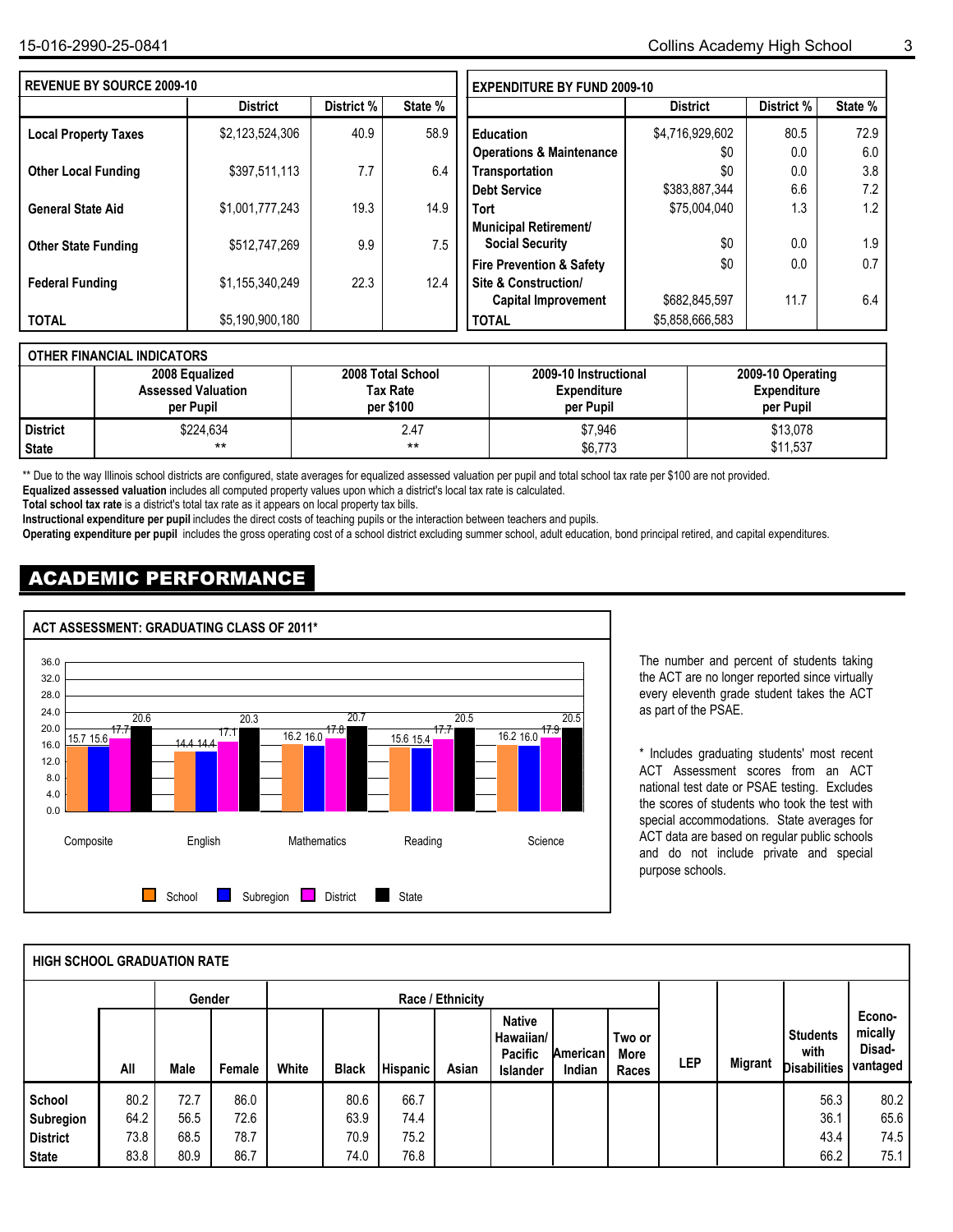## *OVERALL STUDENT PERFORMANCE*

These charts present the overall percentages of state test scores categorized as meeting or exceeding the Illinois Learning Standards for your school, district, and state. They represent your school's performance in reading, mathematics, and science.



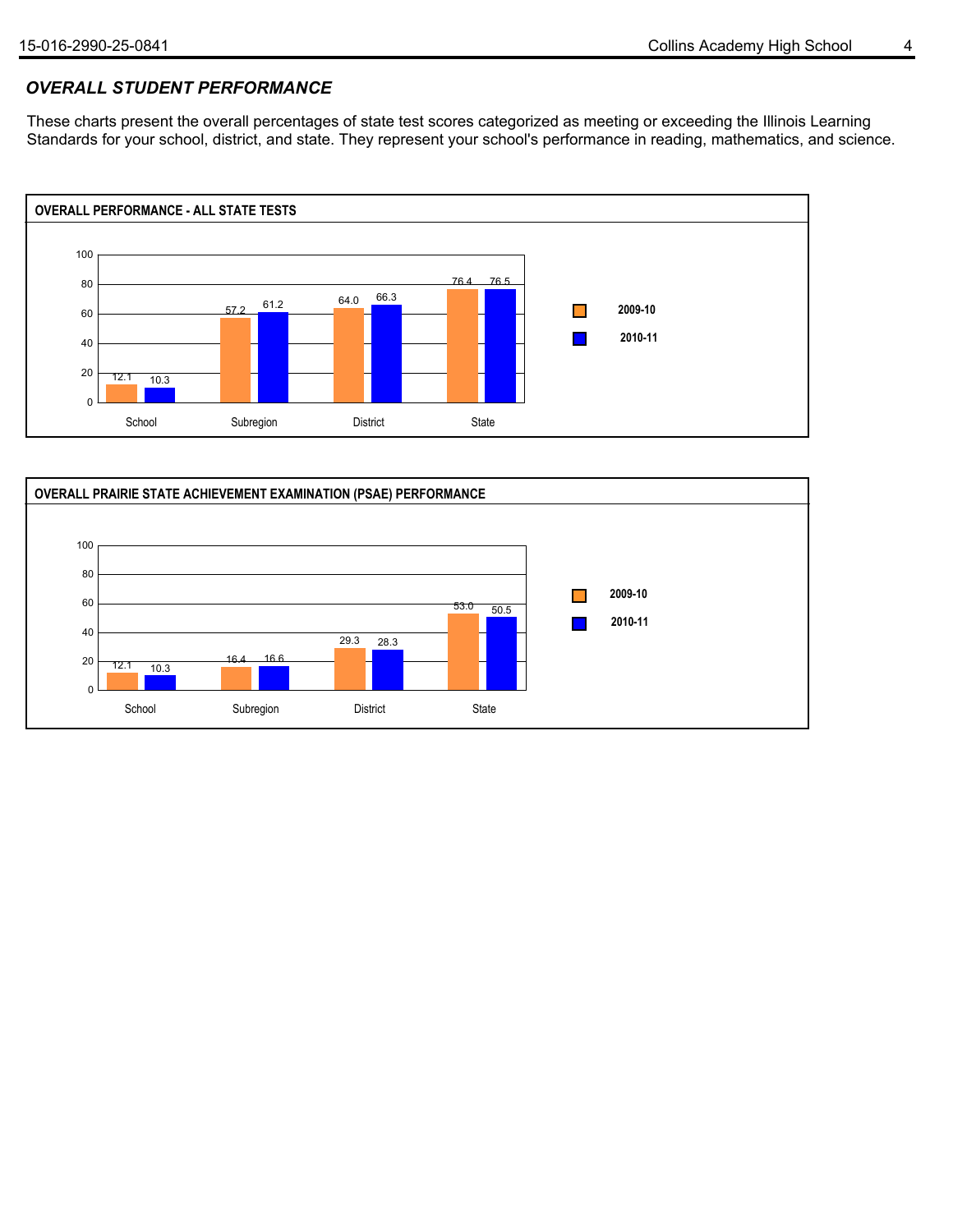### **PSAE PERFORMANCE**

These charts provide information on attainment of the Illinois Learning Standards. They show the average scores and also the percents of student scores meeting or exceeding Standards in reading, mathematics, and science on PSAE.



PSAE scores range from 120 to 200.



Number of students in this school with PSAE scores in 2011: 88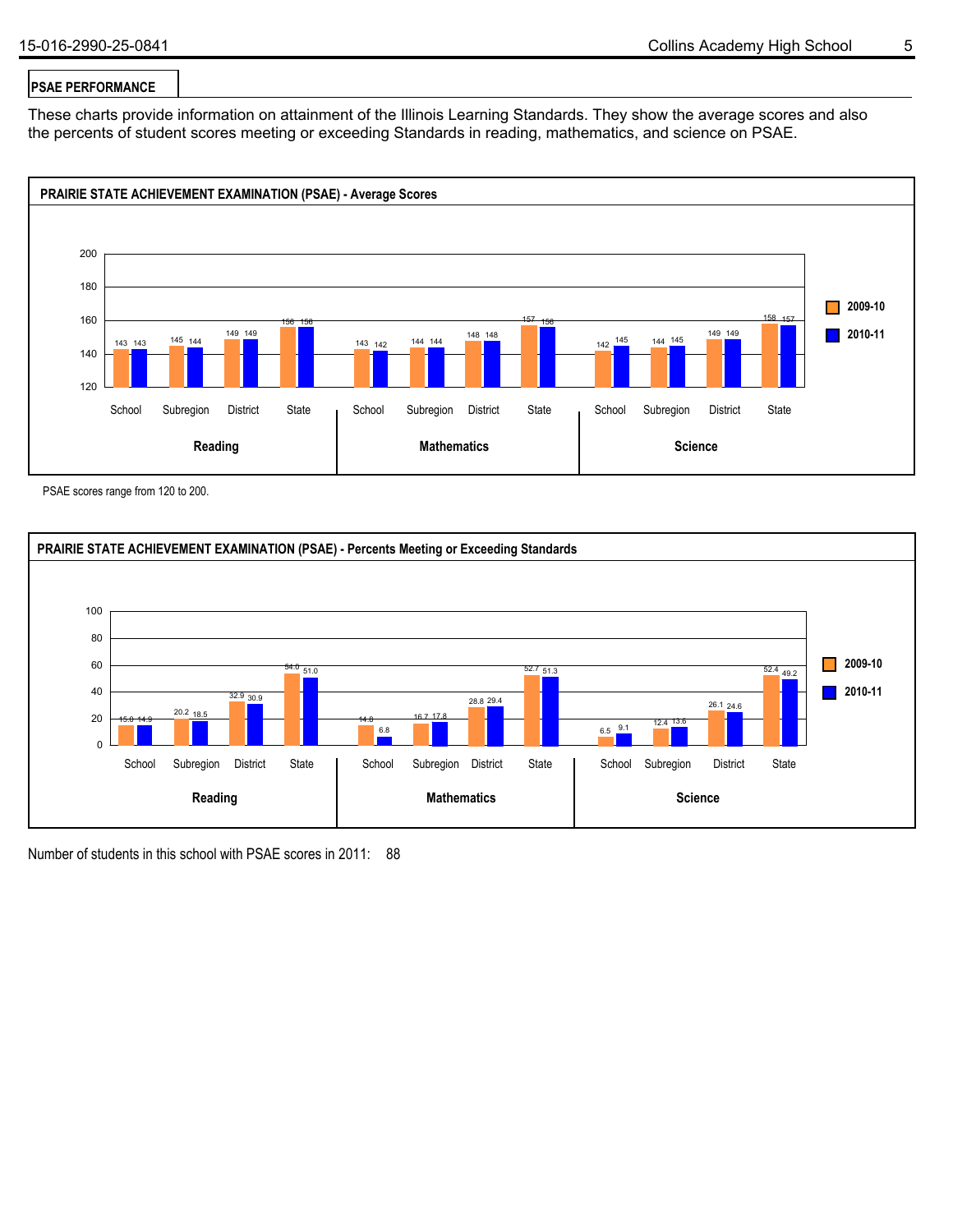## PERFORMANCE ON STATE ASSESSMENTS

Federal law requires that student achievement results for reading, mathematics, and science for schools providing Title I services be reported to the general public.

The Illinois Standards Achievement Test (ISAT) is administered to students in grades 3 through 8. The Prairie State Achievement Examination (PSAE) is administered to students in grade 11. The Illinois Alternate Assessment (IAA) is administered to students with disabilities whose Individualized Education Programs (IEPs) indicate that participation in the ISAT or PSAE would not be appropriate.

Students with disabilities have an IEP (No Child Left Behind Act). An IEP is a written plan for a child with a disability who is eligible to receive special education services under the Individuals with Disabilities Education Act.

Reading and Mathematics are tested in grades 3 through 8, and 11. Science is tested in grades 4, 7, and 11.

In order to protect students' identities, test data for groups of fewer than ten students are not reported.

|              | PERCENTAGE OF STUDENTS NOT TESTED IN STATE TESTING PROGRAMS FOR READING |         |             |         |         |         |                          |              |                                                                 |                    |                          |              |     |                                                 |                                         |
|--------------|-------------------------------------------------------------------------|---------|-------------|---------|---------|---------|--------------------------|--------------|-----------------------------------------------------------------|--------------------|--------------------------|--------------|-----|-------------------------------------------------|-----------------------------------------|
|              |                                                                         |         |             | Gender  |         |         | Racial/Ethnic Background |              |                                                                 |                    |                          |              |     |                                                 |                                         |
|              |                                                                         | All     | <b>Male</b> | Female  | White   | Black   | <b>Hispanic</b>          | Asian        | <b>Native</b><br><b>Hawaiian</b><br>/Pacific<br><b>Islander</b> | American<br>Indian | ∣Two or<br>More<br>Races | LEP          |     | <b>Students</b><br>with<br>Migrant Disabilities | Econo-<br>mically<br>Disadv-<br>antaged |
| School       | *Enrollment                                                             | 89      | 48          | 41      | 0       | 87      | 0                        | $\mathbf{0}$ | 0                                                               | 0                  | $\overline{2}$           | $\mathbf{0}$ | 0   | 17                                              | 89                                      |
|              | Reading                                                                 | 0.0     | 0.0         | 0.0     |         | 0.0     |                          |              |                                                                 |                    |                          |              |     | 0.0                                             | 0.0                                     |
| Subregion    | *Enrollment                                                             | 5,113   | 2,653       | 2,460   | 119     | 4,122   | 806                      | 16           |                                                                 | 9                  | 40                       | 160          | 0   | 774                                             | 4,855                                   |
|              | Reading                                                                 | 0.4     | 0.4         | 0.4     | 0.8     | 0.5     | 0.0                      | 0.0          |                                                                 |                    | 0.0                      | 0.0          |     | 1.0                                             | 0.3                                     |
|              | *Enrollment                                                             | 200,686 | 100,993     | 99,693  | 16,229  | 87,193  | 87,719                   | 6,315        | 155                                                             | 785                | 2,290                    | 16,585       | 0   |                                                 | 27,378 177,310                          |
| District     | Reading                                                                 | 0.4     | 0.5         | 0.4     | 0.3     | 0.6     | 0.3                      | 0.1          | 0.6                                                             | 0.3                | 0.3                      | 0.5          |     | 0.8                                             | 0.4                                     |
|              | *Enrollment 1,075,993                                                   |         | 550,552     | 525,225 | 554,770 | 197,979 | 244,338                  | 44,033       | 976                                                             | 3,305              | 29,668                   | 65,498       | 276 |                                                 | 150,007 522,525                         |
| <b>State</b> | Reading                                                                 | 0.5     | 0.5         | 0.4     | 0.4     | 0.7     | 0.3                      | 0.9          | 0.5                                                             | 0.5                | 0.4                      | 0.7          | 0.4 | 0.9                                             | 0.5                                     |

\* Enrollment as reported during the testing windows for grades 3-8 and 11.

**Number of LEP Students who have attended schools in the U.S. for less than 12 months and are not assessed on the State's reading/language arts test: 0**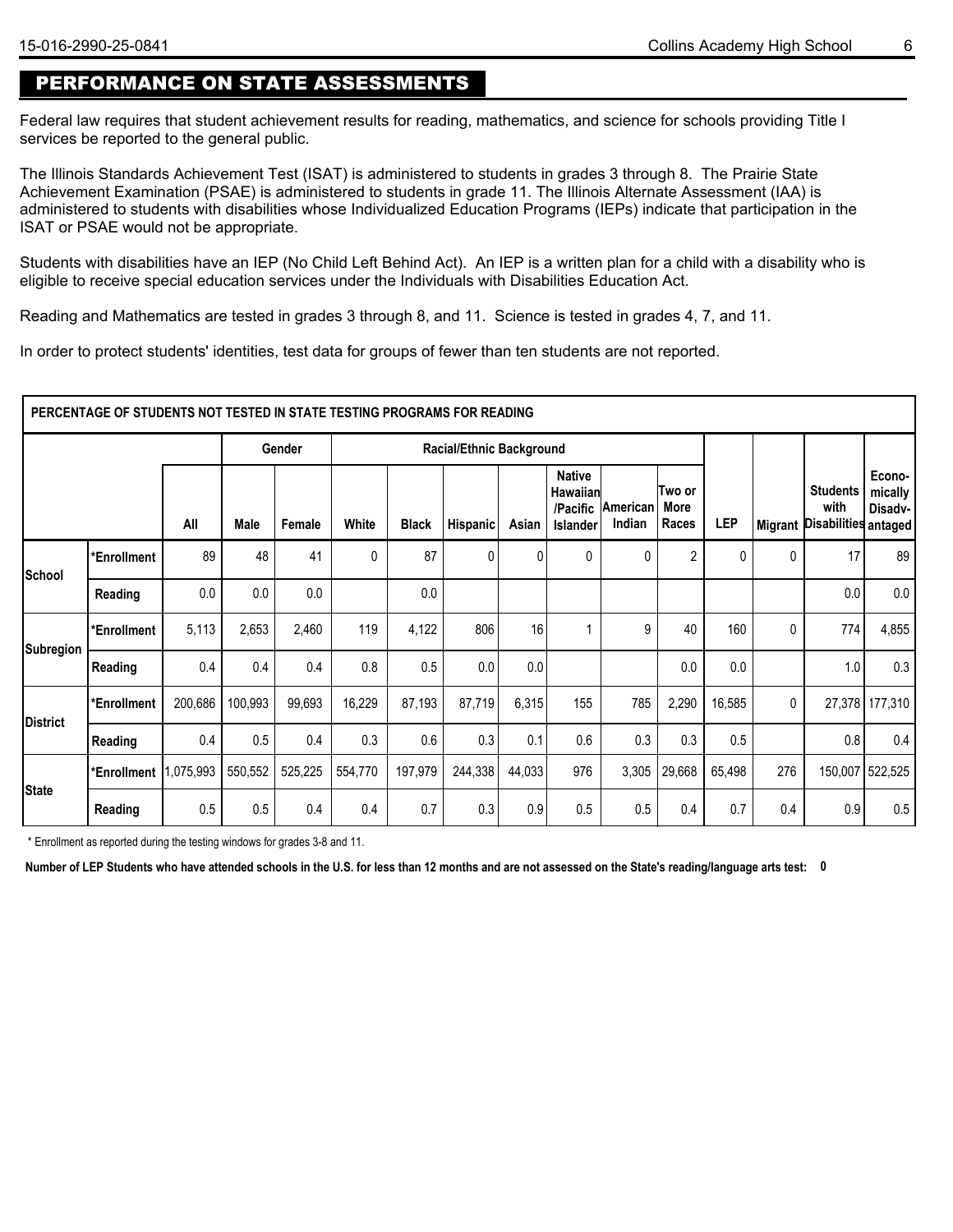|              | PERCENTAGE OF STUDENTS NOT TESTED IN STATE TESTING PROGRAMS FOR MATHEMATICS |                   |                 |         |         |              |                          |        |                                                                 |                    |                         |              |              |                                                         |                              |
|--------------|-----------------------------------------------------------------------------|-------------------|-----------------|---------|---------|--------------|--------------------------|--------|-----------------------------------------------------------------|--------------------|-------------------------|--------------|--------------|---------------------------------------------------------|------------------------------|
|              |                                                                             |                   | Gender          |         |         |              | Racial/Ethnic Background |        |                                                                 |                    |                         |              |              |                                                         |                              |
|              |                                                                             | All               | Male            | Female  | White   | <b>Black</b> | Hispanic                 | Asian  | <b>Native</b><br><b>Hawaiian</b><br>/Pacific<br><b>Islander</b> | American<br>Indian | Two or<br>More<br>Races | <b>LEP</b>   |              | <b>Students</b><br>with<br>Migrant Disabilities antaged | Econo-<br>mically<br>Disadv- |
| School       | *Enrollment                                                                 | 89                | 48              | 41      | 0       | 87           | $\mathbf{0}$             | 0      | 0                                                               | $\mathbf{0}$       | $\overline{2}$          | $\mathbf{0}$ | $\Omega$     | 17                                                      | 89                           |
|              | <b>Mathematics</b>                                                          | 0.0               | 0.0             | 0.0     |         | 0.0          |                          |        |                                                                 |                    |                         |              |              | 0.0                                                     | 0.0                          |
| Subregion    | *Enrollment                                                                 | 5,113             | 2,655           | 2,458   | 119     | 4,119        | 809                      | 16     |                                                                 | 9                  | 40                      | 163          | $\mathbf{0}$ | 772                                                     | 4,855                        |
|              | <b>Mathematics</b>                                                          | 0.4               | 0.5             | 0.4     | 0.8     | 0.5          | 0.0                      | 0.0    |                                                                 |                    | 0.0                     | 0.0          |              | 1.0                                                     | 0.3                          |
|              | *Enrollment                                                                 |                   | 201,394 101,394 | 100,000 | 16,359  | 87,218       | 88,059                   | 6,511  | 156                                                             | 788                | 2,303                   | 17,303       | $\mathbf 0$  | 27,390                                                  | 177,944                      |
| District     | Mathematics                                                                 | 0.4               | 0.5             | 0.3     | 0.3     | 0.6          | 0.3                      | 0.1    | 0.6                                                             | 0.3                | 0.3                     | 0.3          |              | 0.8                                                     | 0.4                          |
| <b>State</b> | *Enrollment                                                                 | 1,077,714 551,494 |                 | 526,004 | 555,155 | 198,036      | 244,999                  | 44,624 | 980                                                             | 3,312              | 29,684                  | 67,235       | 282          | 150,024                                                 | 523,732                      |
|              | <b>Mathematics</b>                                                          | 0.4               | 0.5             | 0.4     | 0.4     | 0.7          | 0.3                      | 0.7    | 0.4                                                             | 0.5                | 0.4                     | 0.4          | 0.4          | 0.9                                                     | 0.5                          |

\* Enrollment as reported during the testing windows for grades 3-8 and 11.

|                 | PERCENTAGE OF STUDENTS NOT TESTED IN STATE TESTING PROGRAMS FOR SCIENCE                                                                        |         |         |         |         |        |                          |                         |              |       |                                                         |                              |     |        |         |
|-----------------|------------------------------------------------------------------------------------------------------------------------------------------------|---------|---------|---------|---------|--------|--------------------------|-------------------------|--------------|-------|---------------------------------------------------------|------------------------------|-----|--------|---------|
|                 |                                                                                                                                                |         | Gender  |         |         |        | Racial/Ethnic Background |                         |              |       |                                                         |                              |     |        |         |
|                 | <b>Native</b><br>Hawaiian<br>/Pacific<br>American<br>All<br>White<br>Male<br>Female<br><b>Black</b><br>Hispanic<br>Asian<br>Indian<br>Islander |         |         |         |         |        |                          | Two or<br>More<br>Races | <b>LEP</b>   |       | <b>Students</b><br>with<br>Migrant Disabilities antaged | Econo-<br>mically<br>Disadv- |     |        |         |
| School          | *Enrollment                                                                                                                                    | 89      | 48      | 41      | 0       | 87     | $\mathbf{0}$             | Ŋ                       | $\mathbf{0}$ | 0     | $\overline{2}$                                          | 0                            | 0   | 17     | 89      |
|                 | <b>Science</b>                                                                                                                                 | 0.0     | 0.0     | 0.0     |         | 0.0    |                          |                         |              |       |                                                         |                              |     | 0.0    | 0.0     |
| Subregion       | *Enrollment                                                                                                                                    | 1,967   | 1,016   | 951     | 51      | 1,547  | 331                      | 10                      | $\mathbf{0}$ | 3     | 25                                                      | 55                           | 0   | 331    | 1,848   |
|                 | <b>Science</b>                                                                                                                                 | 1.0     | 1.1     | 0.8     | 2.0     | 1.2    | 0.0                      | 0.0                     |              |       | 0.0                                                     | 0.0                          |     | 2.1    | 0.6     |
| <b>District</b> | *Enrollment                                                                                                                                    | 83,243  | 41,433  | 41,810  | 6,657   | 36,516 | 35,915                   | 2,817                   | 65           | 302   | 971                                                     | 6,090                        | 0   | 11,532 | 73,225  |
|                 | <b>Science</b>                                                                                                                                 | 0.9     | 1.1     | 0.7     | 0.5     | 1.3    | 0.7                      | 0.2                     | 1.5          | 0.7   | 0.7                                                     | 0.9                          |     | 1.7    | 1.0     |
| <b>State</b>    | *Enrollment                                                                                                                                    | 460,543 | 234,564 | 225,880 | 241,336 | 84,536 | 101,176                  | 19,148                  | 441          | 1,439 | 12,080                                                  | 23,708                       | 123 | 63,609 | 214,960 |
|                 | <b>Science</b>                                                                                                                                 | 0.8     | 0.9     | 0.7     | 0.6     | 1.3    | 0.7                      | 1.5                     | 0.7          | 0.8   | 0.7                                                     | 0.7                          | 0.0 | 1.4    | 0.9     |

\* Enrollment as reported during the testing windows for grades 4, 7, and 11.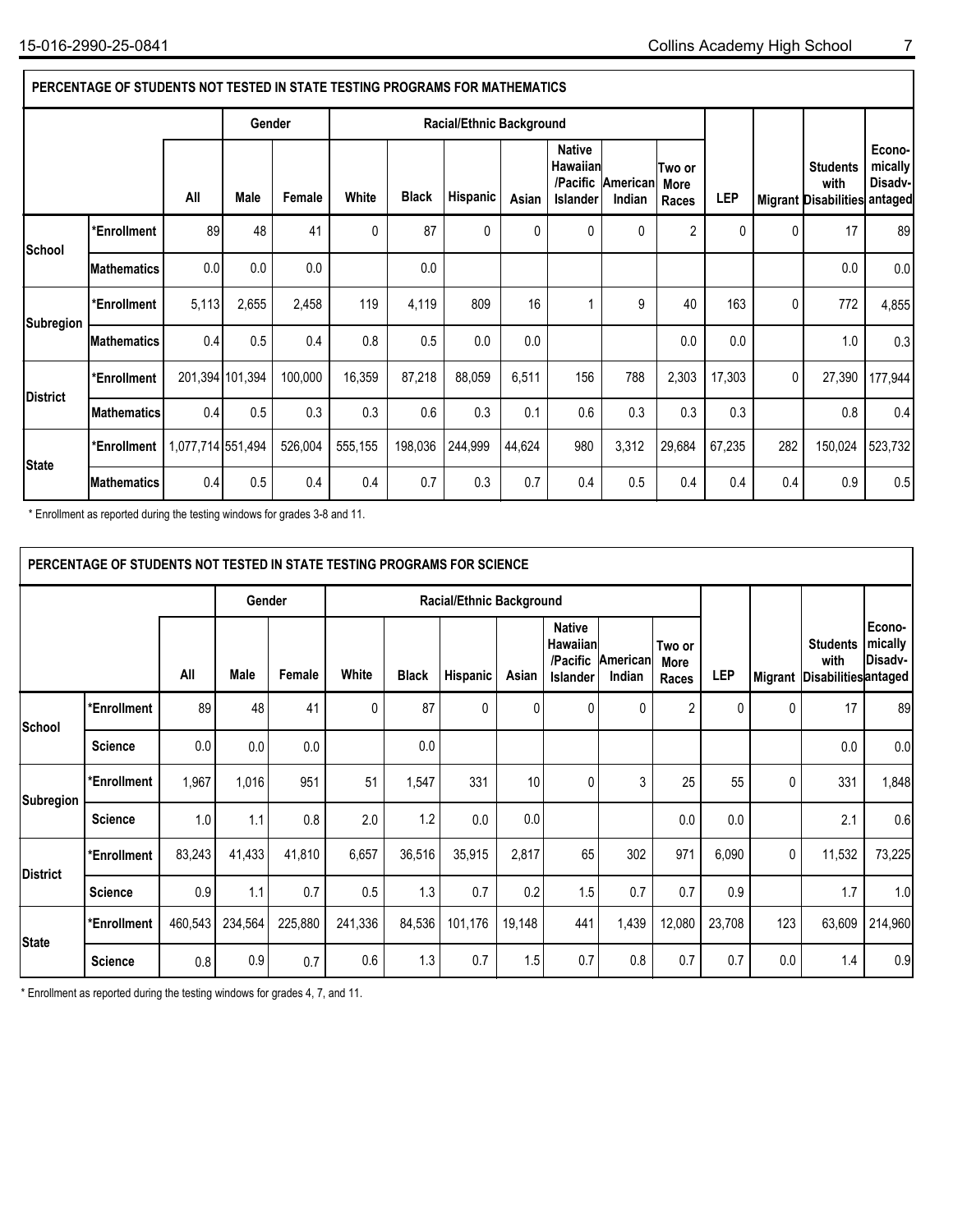## *PRAIRIE STATE ACHIEVEMENT EXAMINATION (PSAE)*

The following tables show the percentages of student scores in each of four performance levels. These levels were established with the help of Illinois educators who teach the grade levels and learning areas tested. Due to rounding, the sum of the percentages in the four performance levels may not always equal 100.

| Level 1 -- Academic Warning -  | Student work demonstrates limited knowledge and skills in the subject. Because of major gaps in learning, students apply<br>knowledge and skills ineffectively.       |
|--------------------------------|-----------------------------------------------------------------------------------------------------------------------------------------------------------------------|
| Level 2 -- Below Standards -   | Student work demonstrates basic knowledge and skills in the subject. However, because of gaps in learning, students<br>apply knowledge and skills in limited ways.    |
| Level 3 -- Meets Standards -   | Student work demonstrates proficient knowledge and skills in the subject. Students effectively apply knowledge and skills<br>to solve problems.                       |
| Level 4 -- Exceeds Standards - | Student work demonstrates advanced knowledge and skills in the subject. Students creatively apply knowledge and skills<br>to solve problems and evaluate the results. |

#### **Grade 11**

#### **Grade 11 - All**

|                                                        |                              | Reading                      |                              |                           |                              | <b>Mathematics</b>           |                             |                          | <b>Science</b>              |                              |                             |                          |  |
|--------------------------------------------------------|------------------------------|------------------------------|------------------------------|---------------------------|------------------------------|------------------------------|-----------------------------|--------------------------|-----------------------------|------------------------------|-----------------------------|--------------------------|--|
| ∟evels                                                 |                              | n                            |                              |                           |                              |                              | ◠                           |                          |                             |                              | ◠<br>ω                      |                          |  |
| School<br>Subregion<br><b>District</b><br><b>State</b> | 21.8<br>19.4<br>15.7<br>10.1 | 63.2<br>62.1<br>53.3<br>38.9 | 14.9<br>17.9<br>26.8<br>40.7 | 0.0<br>0.6<br>4.1<br>10.4 | 26.1<br>25.8<br>18.7<br>10.0 | 67.0<br>56.4<br>51.9<br>38.7 | 6.8<br>17.8<br>27.1<br>43.1 | 0.0<br>0.0<br>2.3<br>8.2 | 22.7<br>24.2<br>16.2<br>8.6 | 68.2<br>62.3<br>59.2<br>42.2 | 9.1<br>13.3<br>21.9<br>39.6 | 0.0<br>0.2<br>2.7<br>9.6 |  |

#### **Grade 11 - Gender**

|             |                 |      | Reading |      |      |      | <b>Mathematics</b> |      |      | <b>Science</b> |      |      |      |  |
|-------------|-----------------|------|---------|------|------|------|--------------------|------|------|----------------|------|------|------|--|
|             | Levels          |      |         | J    |      |      |                    |      |      |                |      |      |      |  |
| <b>Male</b> | School          | 25.5 | 63.8    | 10.6 | 0.0  | 39.6 | 54.2               | 6.3  | 0.0  | 25.0           | 68.8 | 6.3  | 0.0  |  |
|             | Subregion       | 24.4 | 58.1    | 17.5 | 0.0  | 31.4 | 47.0               | 21.6 | 0.0  | 25.8           | 58.1 | 15.7 | 0.4  |  |
|             | <b>District</b> | 19.5 | 51.9    | 24.7 | 4.0  | 19.7 | 49.0               | 28.3 | 3.0  | 17.0           | 55.6 | 23.8 | 3.6  |  |
|             | <b>State</b>    | 12.7 | 39.3    | 38.2 | 9.8  | 10.6 | 35.9               | 43.3 | 10.2 | 9.0            | 38.6 | 40.1 | 12.3 |  |
| Female      | School          | 17.5 | 62.5    | 20.0 | 0.0  | 10.0 | 82.5               | 7.5  | 0.0  | 20.0           | 67.5 | 12.5 | 0.0  |  |
|             | Subregion       | 14.4 | 66.1    | 18.2 | 1.3  | 20.3 | 65.7               | 14.0 | 0.0  | 22.5           | 66.5 | 11.0 | 0.0  |  |
|             | <b>District</b> | 12.5 | 54.6    | 28.7 | 4.2  | 17.9 | 54.4               | 26.0 | 1.7  | 15.5           | 62.3 | 20.2 | 1.9  |  |
|             | <b>State</b>    | 7.5  | 38.5    | 43.2 | 10.9 | 9.4  | 41.5               | 42.9 | 6.2  | 8.1            | 45.8 | 39.2 | 6.9  |  |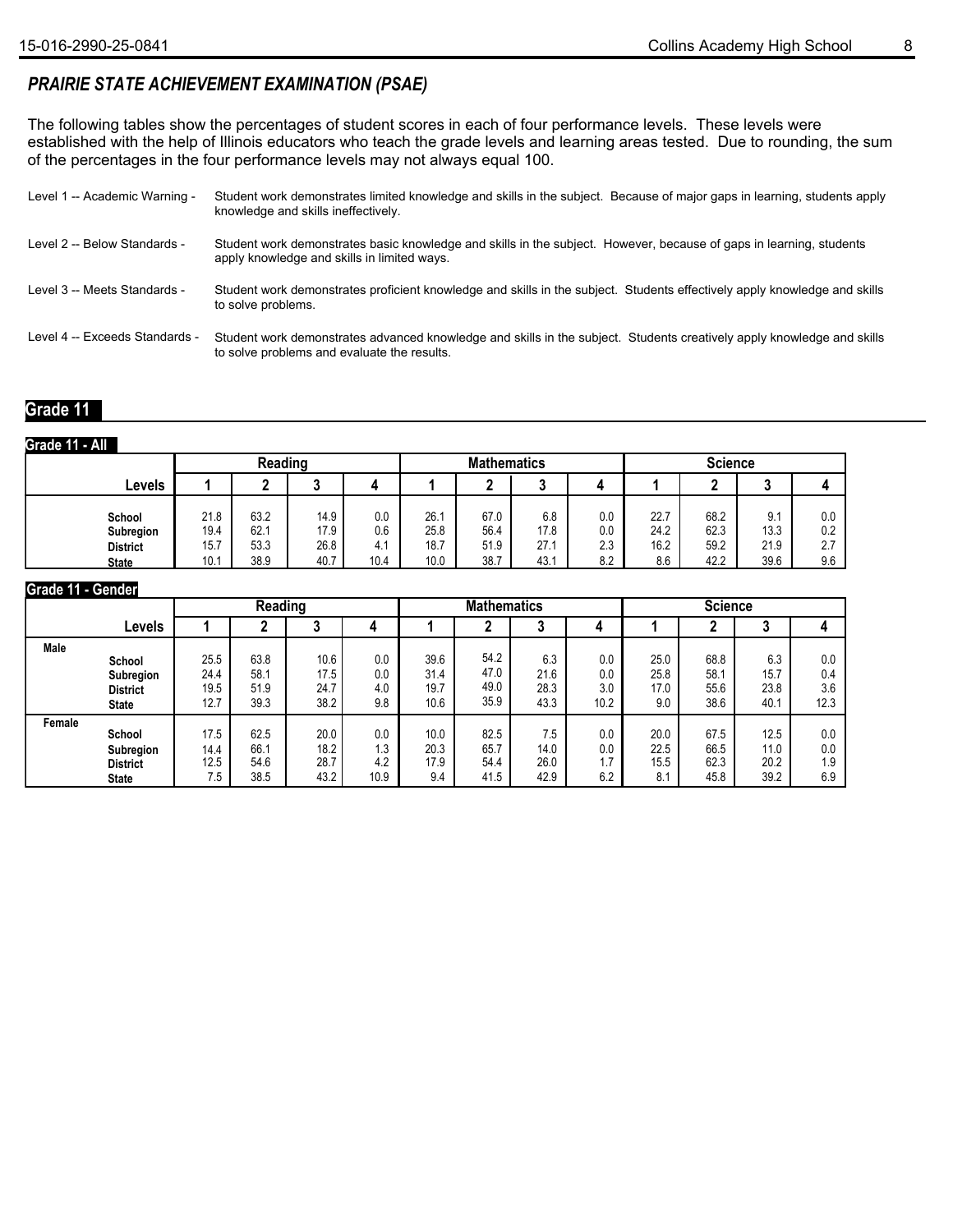#### **Grade 11 - Racial/Ethnic Background**

|                   |                                                                                          |                              |                              | <b>Reading</b>               |                          |                              |                              | <b>Mathematics</b>          |                          |                              |                              | <b>Science</b>             |                          |
|-------------------|------------------------------------------------------------------------------------------|------------------------------|------------------------------|------------------------------|--------------------------|------------------------------|------------------------------|-----------------------------|--------------------------|------------------------------|------------------------------|----------------------------|--------------------------|
|                   | Levels                                                                                   | 1                            | $\overline{2}$               | $\overline{\overline{3}}$    | 4                        | 1                            | $\overline{2}$               | 3                           | 4                        | 1                            | $\overline{2}$               | 3                          | 4                        |
| White             | School<br>Subregion<br><b>District</b><br><b>State</b>                                   | 7.1<br>8.7<br>6.1            | 57.1<br>28.7<br>29.6         | 35.7<br>41.5<br>49.4         | 0.0<br>21.1<br>14.9      | 0.0<br>8.6<br>5.3            | 35.7<br>31.8<br>29.8         | 64.3<br>46.7<br>53.5        | 0.0<br>12.9<br>11.4      | 0.0<br>6.4<br>4.2            | 64.3<br>34.2<br>31.3         | 35.7<br>42.6<br>50.4       | 0.0<br>16.7<br>14.0      |
| <b>Black</b>      | School<br>Subregion<br><b>District</b><br><b>State</b>                                   | 22.4<br>22.5<br>18.3<br>18.5 | 62.4<br>63.3<br>58.7<br>56.7 | 15.3<br>13.4<br>21.4<br>23.2 | 0.0<br>0.8<br>1.5<br>1.6 | 25.6<br>30.6<br>25.3<br>23.0 | 67.4<br>58.5<br>56.8<br>56.8 | 7.0<br>10.9<br>17.4<br>19.6 | 0.0<br>0.0<br>0.5<br>0.6 | 22.1<br>27.3<br>21.7<br>19.9 | 68.6<br>63.7<br>64.2<br>63.2 | 9.3<br>9.0<br>13.5<br>16.2 | 0.0<br>0.0<br>0.6<br>0.7 |
| Hispanic          | School<br>Subregion<br><b>District</b><br><b>State</b>                                   | 9.9<br>14.8<br>14.7          | 53.5<br>54.4<br>52.2         | 36.6<br>28.1<br>30.0         | 0.0<br>2.7<br>3.1        | 9.9<br>14.8<br>13.2          | 47.9<br>53.3<br>51.9         | 42.3<br>30.9<br>33.0        | 0.0<br>1.1<br>1.9        | 12.7<br>13.1<br>11.9         | 56.3<br>61.1<br>58.1         | 29.6<br>24.4<br>27.7       | 1.4<br>1.4<br>2.2        |
| Asian             | School<br>Subregion<br><b>District</b><br><b>State</b>                                   | $^{12.0}_{6.7}$              | 32.8<br>27.3                 | 41.7<br>46.3                 | 13.5<br>19.7             | $\frac{4.9}{3.2}$            | 25.2<br>19.0                 | 56.0<br>52.0                | 13.9<br>25.7             | $\frac{7.3}{3.9}$            | 33.2<br>25.7                 | 47.9<br>49.3               | 11.6<br>21.2             |
| Islander          | <b>Native Hawaiian/Pacific</b><br>School<br>Subregion<br><b>District</b><br><b>State</b> | 10.0<br>8.0                  | 70.0<br>43.8                 | 20.0<br>41.6                 | 0.0<br>6.6               | 10.0<br>5.8                  | 55.0<br>40.1                 | 35.0<br>46.7                | 0.0<br>7.3               | 0.0<br>2.9                   | 85.0<br>49.6                 | 15.0<br>38.7               | 0.0<br>8.8               |
| American Indian   | School<br>Subregion<br><b>District</b><br><b>State</b>                                   | 16.7<br>12.5                 | 48.7<br>42.4                 | 29.5<br>36.7                 | 5.1<br>8.4               | 19.2<br>11.9                 | 44.9<br>42.5                 | 33.3<br>40.3                | 2.6<br>5.3               | 10.3<br>8.6                  | 57.7<br>48.1                 | 30.8<br>38.0               | 1.3<br>5.3               |
| Two or More Races | School<br>Subregion<br><b>District</b><br><b>State</b>                                   | 7.1<br>6.0<br>7.6            | 85.7<br>38.3<br>35.9         | 7.1<br>44.9<br>43.6          | 0.0<br>10.8<br>12.9      | 20.0<br>8.8<br>8.5           | 80.0<br>38.2<br>38.6         | 0.0<br>47.0<br>44.1         | 0.0<br>6.0<br>8.7        | 33.3<br>6.6<br>6.5           | 66.7<br>45.7<br>40.2         | 0.0<br>39.4<br>41.8        | 0.0<br>8.2<br>11.5       |

### **Grade 11 - Students with Disabilities**

|            |                 |      | Reading |      |      |      | <b>Mathematics</b> |      |     | <b>Science</b> |      |      |      |  |
|------------|-----------------|------|---------|------|------|------|--------------------|------|-----|----------------|------|------|------|--|
|            | Levels          |      |         | J    |      |      |                    |      |     |                |      |      |      |  |
| <b>IEP</b> | School          | 68.8 | 31.3    | 0.0  | 0.0  | 82.4 | 17.6               | 0.0  | 0.0 | 76.5           | 23.5 | 0.0  | 0.0  |  |
|            | Subregion       | 65.5 | 32.1    | 2.4  | 0.0  | 75.6 | 22.1               | 2.3  | 0.0 | 65.1           | 32.6 | 2.3  | 0.0  |  |
|            | <b>District</b> | 61.9 | 32.6    | 4.7  | 0.8  | 65.7 | 29.8               | 4.2  | 0.4 | 59.6           | 36.2 | 3.8  | 0.5  |  |
|            | <b>State</b>    | 46.5 | 37.9    | 13.4 | 2.2  | 46.7 | 41.8               | 11.2 | 0.9 | 39.6           | 46.9 | 11.5 | 2.1  |  |
| Non-IEP    | School          | 11.3 | 70.4    | 18.3 | 0.0  | 12.7 | 78.9               | 8.5  | 0.0 | 9.9            | 78.9 | 11.3 | 0.0  |  |
|            | Subregion       | 9.3  | 68.7    | 21.2 | 0.8  | 14.8 | 64.0               | 21.2 | 0.0 | 15.0           | 68.9 | 15.8 | 0.3  |  |
|            | <b>District</b> | 9.6  | 56.1    | 29.8 | 4.5  | 12.4 | 54.9               | 30.2 | 2.6 | 10.4           | 62.3 | 24.3 | 3.0  |  |
|            | <b>State</b>    | 5.2  | 39.0    | 44.3 | 11.4 | 5.2  | 38.3               | 47.4 | 9.1 | 4.5            | 41.6 | 43.4 | 10.6 |  |

#### **Grade 11 - Economically Disadvantaged**

|                                   | Reading |      |      |      |      | <b>Mathematics</b> |      |      | <b>Science</b> |      |      |               |  |
|-----------------------------------|---------|------|------|------|------|--------------------|------|------|----------------|------|------|---------------|--|
| Levels                            |         |      |      |      |      |                    |      |      |                |      |      |               |  |
| <b>Free/Reduced Price Lunch I</b> |         |      |      |      |      |                    |      |      |                |      |      |               |  |
| School                            | 21.8    | 63.2 | 14.9 | 0.0  | 26.1 | 67.0               | 6.8  | 0.0  | 22.7           | 68.2 | 9.1  | 0.0           |  |
| Subregion                         | 20.6    | 62.4 | 17.1 | 0.0  | 26.2 | 57.9               | 15.9 | 0.0  | 25.1           | 63.0 | 12.0 | 0.0           |  |
| <b>District</b>                   | 17.1    | 56.7 | 24.3 | 1.9  | 20.3 | 54.7               | 23.9 | 1.1  | 17.6           | 62.6 | 18.7 |               |  |
| <b>State</b>                      | 17.1    | 53.1 | 27.3 | 2.6  | 17.8 | 53.4               | 27.3 | ۱.5  | 15.6           | 59.0 | 23.6 | 1.8           |  |
| <b>Not Eligible</b><br>School     |         |      |      |      |      |                    |      |      |                |      |      |               |  |
| Subregion                         | 5.4     | 59.5 | 27.0 | 8.1  | 21.6 | 37.8               | 40.5 | 0.0  | 13.5           | 54.7 | 29.7 | $\sim$ $\sim$ |  |
| <b>District</b>                   | 6.8     | 31.0 | 43.7 | 18.6 | 8.3  | 33.5               | 48.0 | 10.2 | 7.1            | 36.7 | 42.8 | 13.4          |  |
| <b>State</b>                      | 5.5     | 29.7 | 49.4 | 15.4 | 5.0  | 29.1               | 53.4 | 12.5 | 4.0            | 31.3 | 50.0 | 14.6          |  |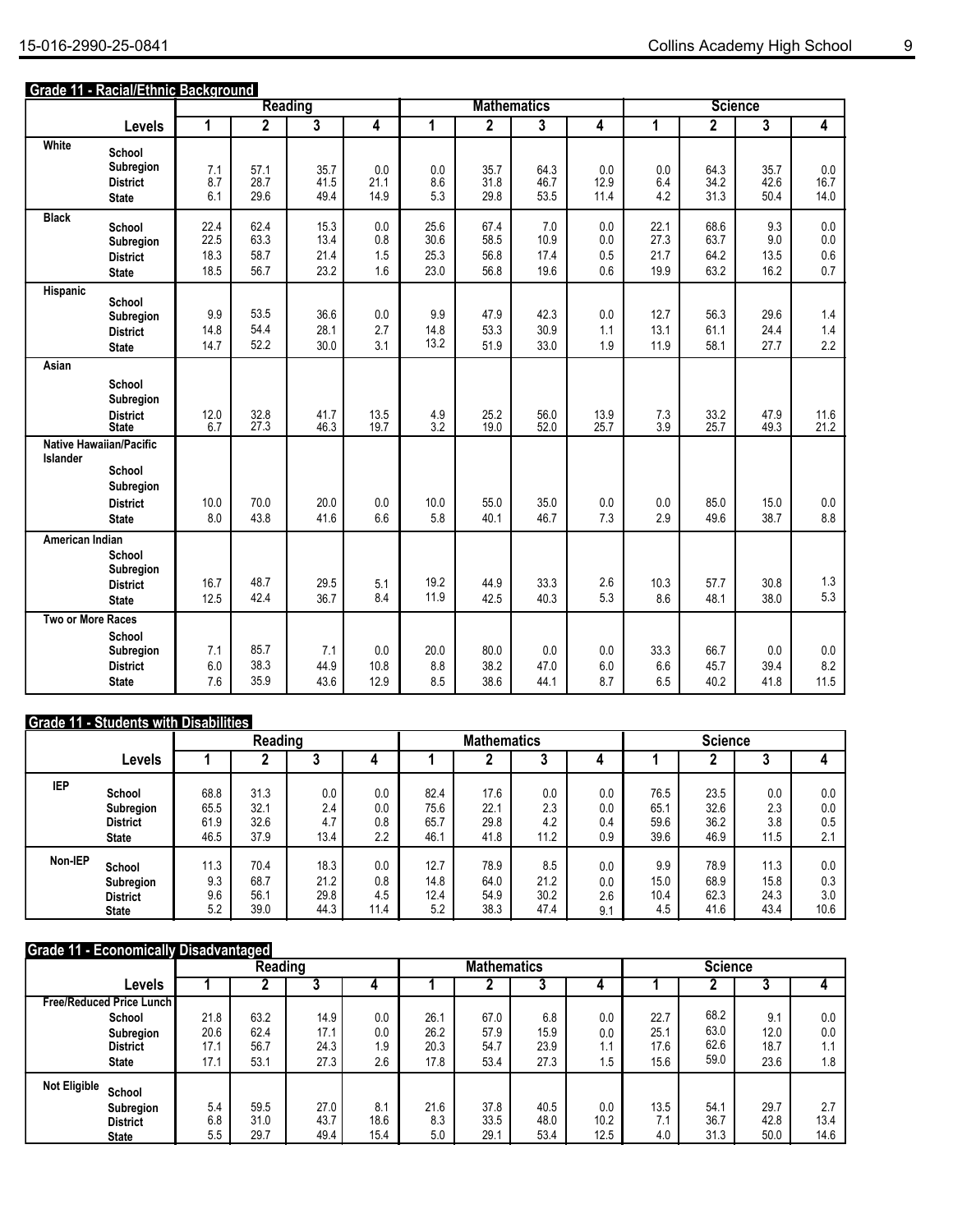## 2011 ADEQUATE YEARLY PROGRESS (AYP) INFORMATION

| Is this school making Adequate Yearly Progress (AYP)? | No | Has this school been identified for School Improvement according to the<br>AYP specifications of the federal No Child Left Behind Act? |                               | Yes |
|-------------------------------------------------------|----|----------------------------------------------------------------------------------------------------------------------------------------|-------------------------------|-----|
| Is this school making AYP in Reading?                 | No | 2011-12 Federal Improvement Status                                                                                                     | Choice                        |     |
| Is this school making AYP in Mathematics?             | No | 2011-12 State Improvement Status                                                                                                       | Academic Early Warning Year 1 |     |

|                                                                                                                                             |         | <b>Percent Tested on</b> | <b>State Tests</b> |                          |               |                             | <b>Percent Meeting/Exceeding Standards *</b> |               | <b>Other Indicators</b>     |                          |                        |                   |                        |                   |
|---------------------------------------------------------------------------------------------------------------------------------------------|---------|--------------------------|--------------------|--------------------------|---------------|-----------------------------|----------------------------------------------|---------------|-----------------------------|--------------------------|------------------------|-------------------|------------------------|-------------------|
|                                                                                                                                             | Reading |                          | <b>Mathematics</b> |                          |               | Reading                     |                                              |               | <b>Mathematics</b>          |                          | <b>Attendance Rate</b> |                   | <b>Graduation Rate</b> |                   |
|                                                                                                                                             | $\%$    | <b>Met</b><br><b>AYP</b> | %                  | <b>Met</b><br><b>AYP</b> | $\frac{0}{0}$ | Safe<br>Harbor<br>Target ** | Met<br><b>AYP</b>                            | $\frac{0}{0}$ | Safe<br>Harbor<br>Target ** | <b>Met</b><br><b>AYP</b> | $\%$                   | Met<br><b>AYP</b> | $\%$                   | Met<br><b>AYP</b> |
| <b>State AYP</b><br>Minimum Target                                                                                                          | 95.0    |                          | 95.0               |                          | 85.0          |                             |                                              | 85.0          |                             |                          | 91.0                   |                   | 82.0                   |                   |
| All                                                                                                                                         | 100.0   | Yes                      | 100.0              | Yes                      | 15.2          |                             | <b>No</b>                                    | 6.3           |                             | No                       |                        |                   | 80.2                   | No                |
| <b>White</b><br><b>Black</b><br>Hispanic<br>Asian<br>Native Hawaiian/<br><b>Pacific Islander</b><br>American Indian<br>Two or More<br>Races | 100.0   | Yes                      | 100.0              | Yes                      | 15.4          | 24.9                        | No                                           | 6.4           | 24.7                        | No                       |                        |                   | 80.6                   |                   |
| <b>LEP</b><br><b>Students with</b><br><b>Disabilities</b><br>Economically<br>Disadvantaged                                                  | 100.0   | Yes                      | 100.0              | Yes                      | 15.2          | 24.7                        | No                                           | 6.3           | 24.5                        | No                       |                        |                   | 80.2                   |                   |

**Four Conditions Are Required For Making Adequate Yearly Progress (AYP):**

**1. At least 95% tested in reading and mathematics for every student group. If the current year participation rate is less than 95%, this condition may be met if the average of the current and preceding year rates is at least 95%, or if the average of the current and two preceding years is at least 95%. Only actual participation rates are printed. If the participation rate printed is less than 95% and yet this school makes AYP, it means that the 95% condition was met by averaging.**

**2. At least 85% meeting/exceeding standards in reading and mathematics for every group. For any group with less than 85% meeting/exceeding standards, a 95% confidence interval was applied. Subgroups may meet this condition through Safe Harbor provisions.\*\*\*** 

**3. At least 91% attendance rate for non-high schools and at least 82% graduation rate for high schools**.

**\* Includes only students enrolled as of 05/01/2010.**

**\*\* Safe Harbor Targets of 85% or above are not printed.**

\*\*\*Subgroups with fewer than 45 students are not reported. Safe Harbor only applies to subgroups of 45 or more. In order for Safe Harbor to apply, a **subgroup must decrease by 10% the percentage of scores that did not meet standards from the previous year plus meet the other indicators (attendance rate for non-high schools and graduation rate for high schools) for the subgroup. For subgroups that do not meet their Safe Harbor Targets, a 75% confidence interval is applied. Safe Harbor allows schools an alternate method to meet subgroup minimum targets on achievement.**